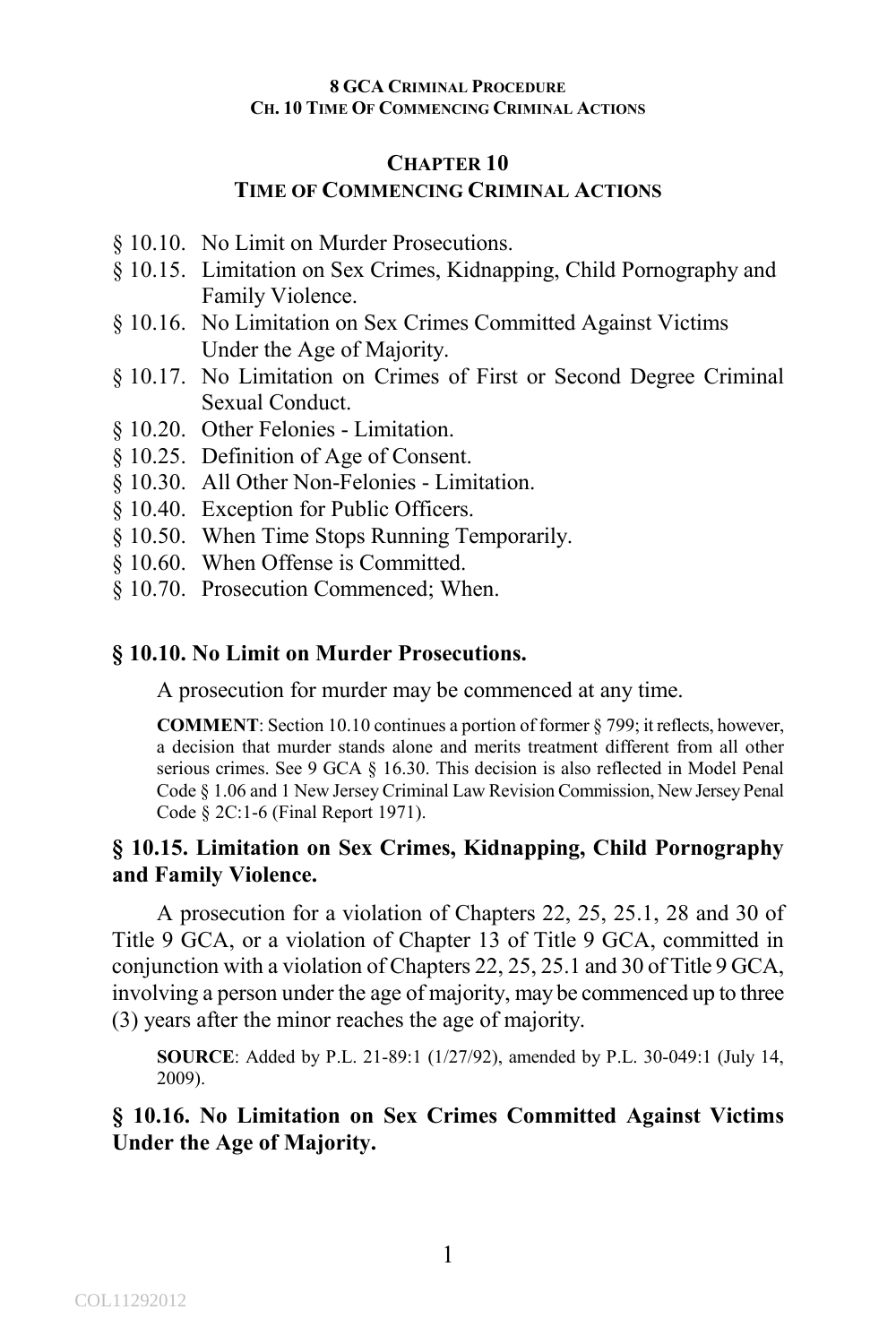*If* the offense is a violation of Chapter 25 of Title 9, Guam Code Annotated, and the victim was under the age of majority or the victim's mental comprehension and capacity was below the age of adolescence at the time the offense was committed, a prosecution of the offense may be commenced at any time. This Section applies to any such offense *except* an offense the prosecution of which would have been *barred* by § 10.15 of this Chapter on or before enactment of this Act.

**SOURCE**: Added by P.L. 31-006:2 (Mar. 9, 2011).

## **§ 10.17. No Limitation on Crimes of First or Second Degree Criminal Sexual Conduct.**

If the offense is a violation of  $\S 25.15$  or  $\S 25.20$  of Chapter 25, Title 9, Guam Code Annotated, a prosecution of the offense may be commenced at any time. This Section applies to any such offense *except* an offense the prosecution of which would have been barred by § 10.15 or § 10.20 of this Chapter on or before enactment of this Act.

**SOURCE**: Added by P.L. 31-069:1 (May 24, 2011).

#### **§ 10.20. Statute of Limitation of Felonies.**

(a) A prosecution of murder shall have no statute of limitation;

(b) A prosecution of criminal sexual conduct involving persons under the age of consent shall be in accordance with § 10.15 of this Title;

(c) A prosecution for any other felony shall be commenced within three (3) years after it is committed.

**SOURCE**: Section 10.20 repealed/reenacted by P.L. 21-89:2 (1/27/92).

## **§ 10.25. Definition of Age of Consent.**

For purposes of this Chapter, *age of consent* means the age of sixteen (16).

**SOURCE**: Added by P.L. 21-89:3 (1/27/92).

**COMMENT**: (Original Enactment): Section 10.20 continues the substance of former § 800 except, of course, it now includes all felonies other than murder. See also §§ 10.60; 10.70. Sections 10.20 and 10.30 are, of course, subject to specific exceptions provided in other codes. See, e.g., Civ. Code § 1322 (limitation of actions under Horizontal Property Act).

## **§ 10.30. All Other Non-Felonies - Limitation.**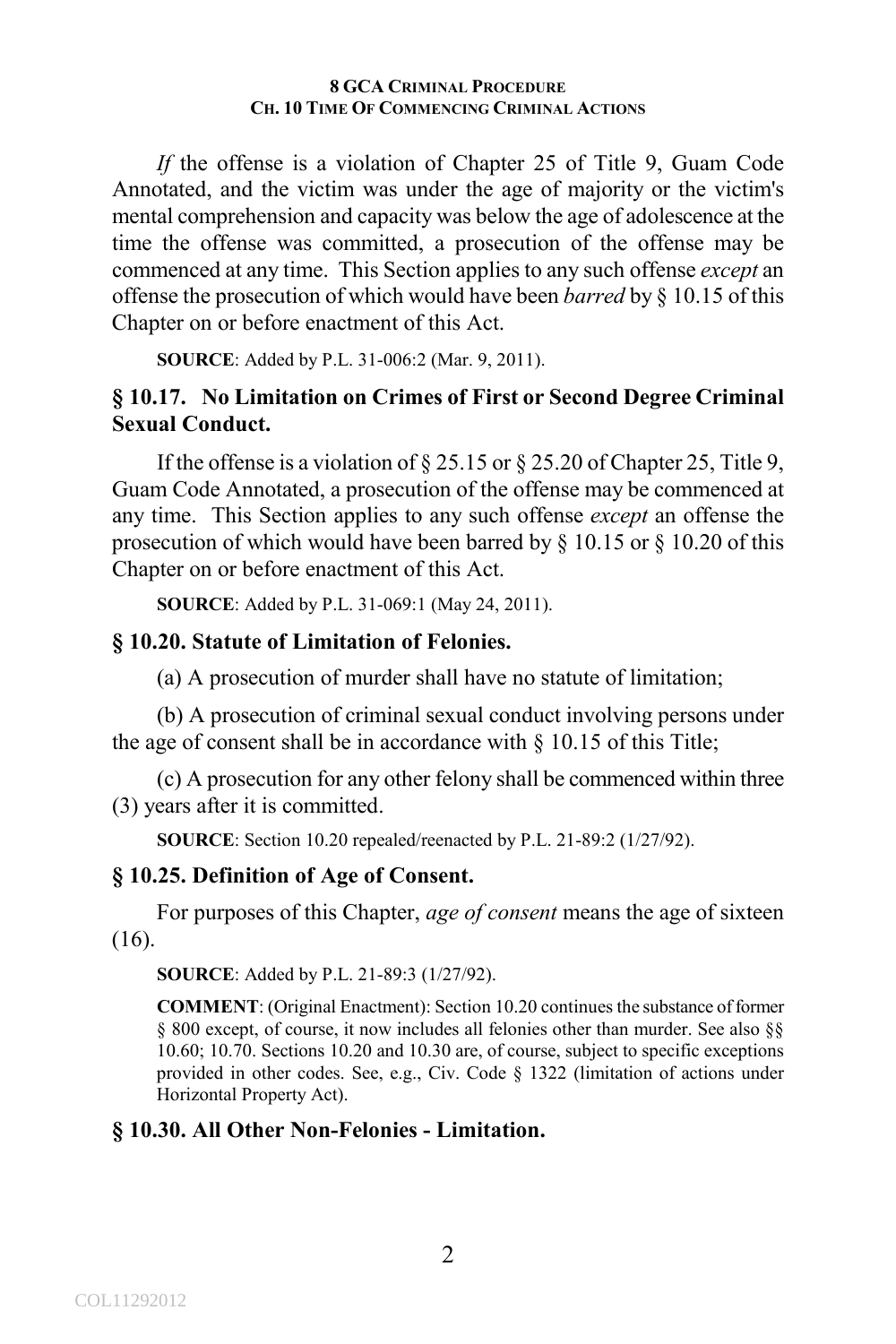A prosecution for any offense which is not a felony shall be commenced within (1) year after it is committed.

**COMMENT**: Section 10.30 continues the substance of former § 801. See also §§ 10.60 (time offense committed); 10.70 (time prosecution commenced).

## **§ 10.40. Exception for Public Officers.**

Notwithstanding §§ 10.20 and 10.30, a prosecution may be commenced against a public officer or employee or any person acting in complicity with such public officer or employee for any offense based upon misconduct in office by such public officer or employee at any time while such public officer or employee continues in public office or employment or within three (3) years thereafter.

**COMMENT**: Section 10.40 is based on Model Penal Code § 1.06(3)(b) and 1 New Jersey Criminal Law Revision Commission, New Jersey Penal Code § 2C:1-6 (Final Report 1971). Under former § 799 there was no time limitation imposed on a prosecution for the theft of public monies or falsification of public records, but there was no exception for misdeeds generally by a public officer. Section 10.40 now covers all offenses but its coverage is limited to the public official, employee or his accomplice and merely extends the applicable period; it does not completely eliminate it.

# **§ 10.50. When Time Stops Running Temporarily.**

The periods of limitation provided by this Chapter do not run during any time when a criminal action against the defendant for the same conduct is pending in this Territory, even if the accusatory pleading is later set aside, the action is later dismissed, or the conviction is later reversed upon appeal or set aside as a result of a post-conviction proceeding.

**COMMENT**: Section 10.50 is based on Model Penal Code § 1.06(6)(b). Contract former § 802. It adopts the approach recommended by the New Jersey Criminal Law Revision Commission and eliminates the need for special tolling provisions by permitting the prosecuting attorney to file a complaint (or indictment) and have a warrant issued and thereby stop the running of any period of limitations. See 2 New Jersey Criminal Law Revision Commission, New Jersey Penal Code § 2C:1-6, at 17 (Final Report 1971).

# **§ 10.60. When Offense Is Committed.**

An offense is committed either when every element occurs, or, if a legislative purpose to prohibit a continuing course of conduct plainly appears, at the time when the course of conduct or the defendant's complicity therein is terminated. Time starts to run on the day after the offense is committed.